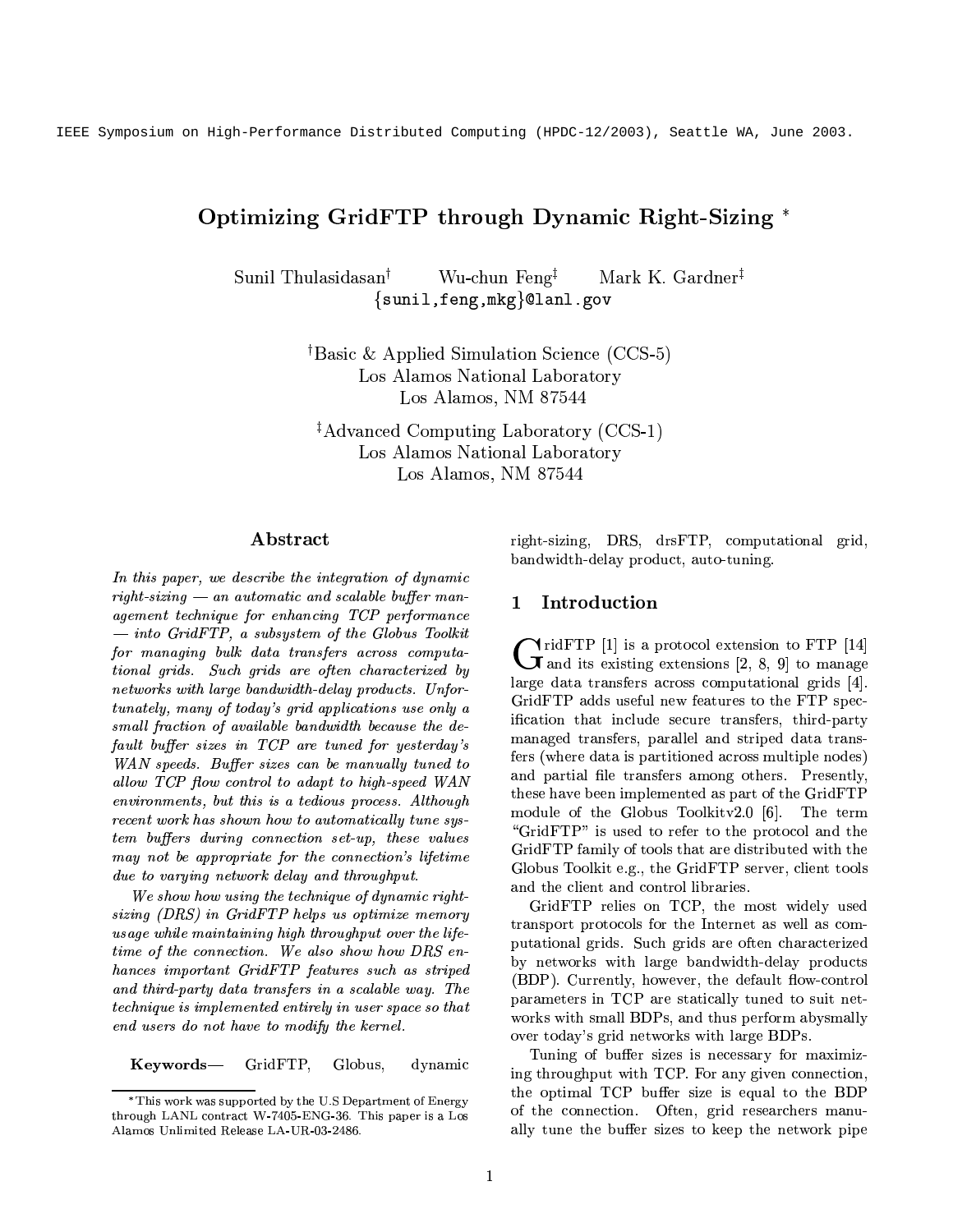full [13, 16] by using diagnostic tools to determine the round-trip time (RTT) and bandwidth of the connections. Such tools include iperf [18], nettimer [10] and nettest [11] among others. Because all these tools require a certain level of expertise to install and use, they are often not used by application end users.

Several services have been proposed to simplify this manual tuning process, e.g., AutoNcFTP [12] and Enable [17]. However, these tools only measure network characteristics at connection set-up time. As we shall see in section 2, the BDP of a connection can fluctuate enormously during the lifetime of the connection. Thus, this method may often times end up either over-provisioning or under-allocating buffer space.

A more desirable approach would be to dynamically tune the buffers over the lifetime of the connection. There are two proposed implementations for this at the kernel level: auto-tuning [15] and dynamic right-sizing (DRS) [3]. The former implements sender-based, flow-control adaptation while the latter implements receiver-based, flow control adaptation. DRS in the kernel exhibits throughout speed-ups of up to eight over a typical WAN grid running stock TCP [3]. However, achieving such performance requires a DRS kernel patch for every pair of communicating hosts in the grid.<sup>1</sup>

DRS has also been implemented in user space [5]. where it has been integrated into the Linux FTP client and the popular wu-ftpd [20] FTP server applications. While this is a coarser-grained implementation, it is more portable and remains transparent to the end user. The BDP of the network is continually monitored throughout the lifetime of the connection, and the buffers are dynamically tuned based on the estimated BDP. This has resulted in better adaptation and overall performance gain.

The GridFTP specification also has provisions for automatic buffer-size tuning [1], although this has been an unimplemented feature. In this paper, we shall describe the results of integrating DRS into the GridFTP control libraries. We show how GridFTP with DRS performs on par with statically tuned overprovisioned buffer sizes, but at a fraction of the memory cost. Further, the technique works with all of GridFTP's important data transfer features such as third-party data transfers and striped transfers. Considering the advantages, we believe that this is an important enhancement to the GridFTP framework.

The rest of the paper is organized as follows. In section 2, we briefly discuss the GridFTP protocol and the motivation for integrating DRS into it. Section 3 briefly discusses the GridFTP structure and the design considerations for enabling DRS in GridFTP. In section 4, we discuss the implementation details of the DRS technique. Section 5 discusses the experimental results and the performance of GridFTP with and without DRS. Finally we conclude in section 6 with a brief discussion of the overall benefits of integrating DRS into GridFTP and avenues for further research.

#### **Background**  $\bf{2}$

GridFTP is a set of extensions to the ubiquitous FTP protocol that facilitates reliable, secure and efficient bulk data transfers across computational grids. The original FTP protocol [14] and its existing extensions  $[2, 8, 9]$  are used as the base. The GridFTP specification [1] has additional features that include:

- Support for secure transfers (Grid Security Infrastructure).
- Parallel data transfers where the data may be transferred in parallel streams between two nodes.
- Striped data transfers  $-$  where the data may be transferred to multiple nodes (stripes).
- Partial file transfers.
- Third-party control of data transfer.
- Automatic negotiation of TCP buffer sizes.

GridFTP is distributed as part of the Globus Toolkit and consists of a set of client and control libraries and associated Application Program Interfaces (APIs). The GridFTP server consists of a modified version of the wu-ftpd [20] server that supports most of the GridFTP protocol extensions. The client and server modules access a common set of libraries to manage the data and control connections of an FTP session. Section 3 has a more detailed discussion on the structure of GridFTP.

One of the unimplemented features in GridFTP has been the automatic negotiation of TCP buffer The key to maximizing transfer rate of sizes. TCP connections over high bandwidth-delay product (BDP) networks is to ensure that the connection throughput is not artificially limited by its flowcontrol window. To fully utilize available bandwidth

<sup>&</sup>lt;sup>1</sup>We note that DRS is fully compatible with stock TCP. Even if only one end host is DRS enabled, the connection will still work properly but without the performance benefits.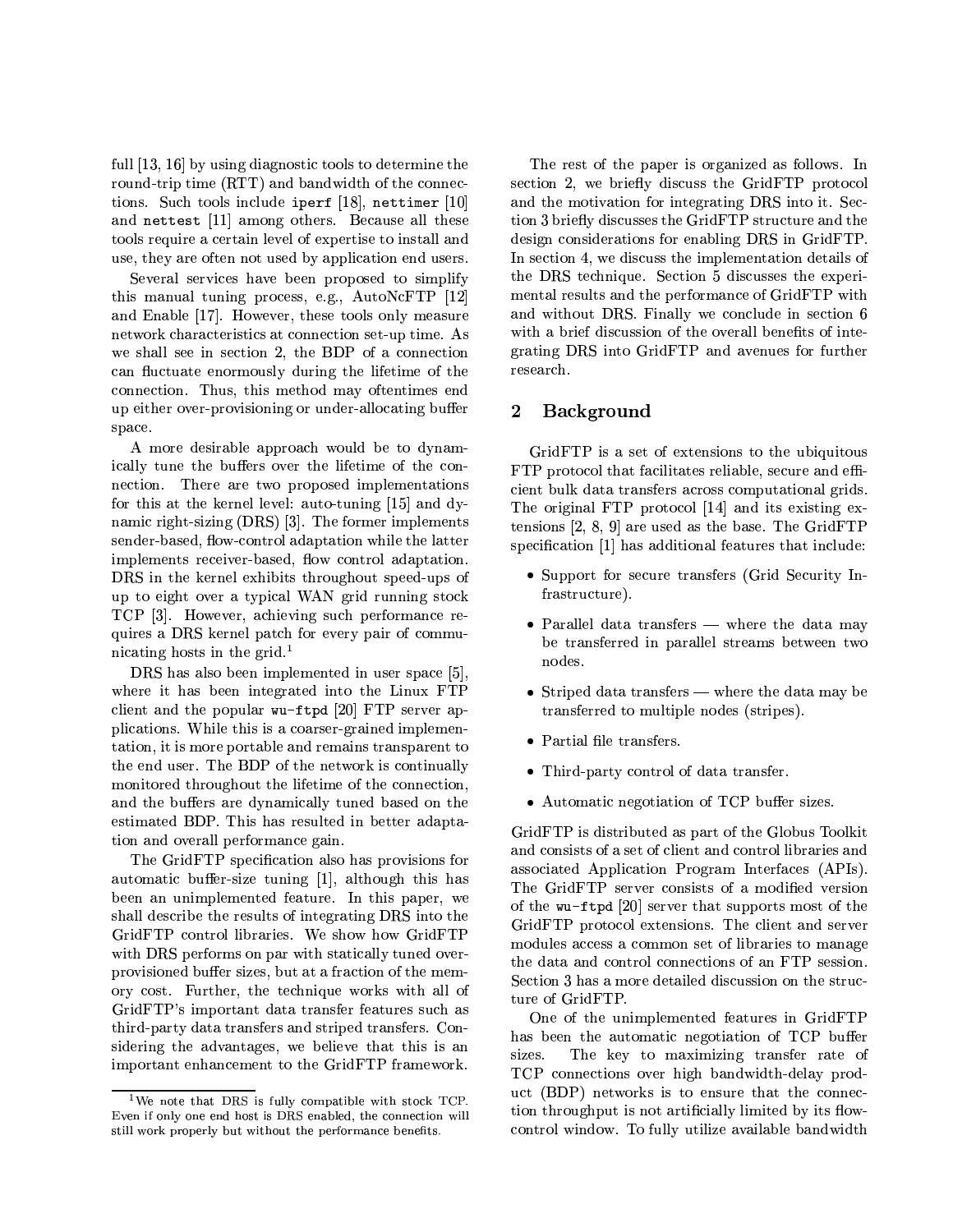

Figure 1. Variation of Bandwidth-Delay Product at 20-Second Intervals

and keep the network pipe full, the TCP buffers should be set at least as large as the BDP. Historically, a statically tuned flow-control window, fwnd, set to small default values sufficed for all communications since the BDP of networks was small. However, today's grid networks are characterized by large BDPs, and thus a small value for f *wnd* leads to gross under-utilization of available bandwidth. Most operating systems today set the default fwnd size to  $\sim$  $64$  KB — the maximum window size available without scaling. Yet BDPs range between a few bytes (56 Kbps  $\times$  5 ms = 36 bytes) and a few megabytes (622 Mbps  $\times$  100 ms = 7.8 MB). For the former case, the system wastes over 99% of its allocated memory (*i.e.*,  $36B/64KB = 0.05\%$ . In the latter case, the system potentially wastes up to 99% of the network bandwidth (i.e.,  $64KB/7.8MB = 0.8\%$ ). Throughput can be increased many-fold by statically setting the default buffer sizes to the estimated BDP of the network. But even this may not be the best approach, since the BDP of a given connection can wildly fluctuate over its lifetime.

This fluctuation in BDP is illustrated in Figure 1 depicting the variation in the BDP between Los Alamos National Laboratory and a site in New York, sampled at 20-second intervals. The bottleneck bandwidth averages 17.2 Mbps with a low and a high of 26Kbps and 28.5 Mbps, respectively. The RTT delay also varies between 119ms and 475ms with an average delay of 157ms. As a result, the BDP of this connection varies by as much as 61Mb. Thus, ideally,  $fwnd$ should vary dynamically with the BDP of the connection, thus providing the motivation for dynamic right-sizing (DRS).

The GridFTP specification has provisions for tuning buffer sizes, manually as well as automatically. The manual method allows clients to explicitly set the TCP buffer size for subsequent data connections. With the automatic method,<sup>2</sup> the buffer size is negotiated based on a RTT and bandwidth test at connection set-up time. We shall discuss these in more detail in section 4.2. The point to note, however, is that both these methods still represent a one-time tuning, carried out at connection set-up time, and can lead to over-allocation of memory or under-usage of bandwidth as the network conditions change over the connection's lifetime. Clearly, the grid community needs a solution that achieves optimal performance without wasting bandwidth or memory resources. We have already integrated the DRS technique into regular FTP [5], and the promising results combined with the increasing popularity of GridFTP and the Globus Toolkit among grid researchers provided us with enough motivation to apply this technique to GridFTP.

#### $\bf{3}$ Applying DRS to the GridFTP Framework

In the following sections, we briefly discuss the GridFTP framework in the Globus Toolkit and the design considerations for implementing DRS in GridFTP.

#### The GridFTP Software Framework 3.1

The GridFTP implementation in the Globus Toolkit consists of a family of tools  $-$  the GridFTP server, client program, client library and the control libraries that manage the data and control connections of an FTP session.

Below, we briefly describe the main GridFTP modules that are of interest to us:

- globus-url-copy: This is the GridFTP client tool provided with the Globus Toolkit, which works with multiple protocols (http. https, ftp.  $\text{csiftp}^3$ ). It takes a source URL and a destination URL as the arguments. The number of parallel streams can be specified as an optional argument.
- · globus-gass-copy: The globus-url-copy is a simple wrapper around the globus-gass-copy program.<sup>4</sup>

 $^2$  Unimplemented in the current GridFTP version as of the  $\,$ writing of this paper

<sup>&</sup>lt;sup>3</sup>FTP with support for Grid Security Infrastructure. <sup>4</sup>GASS is Globus Access to Secondary Storage.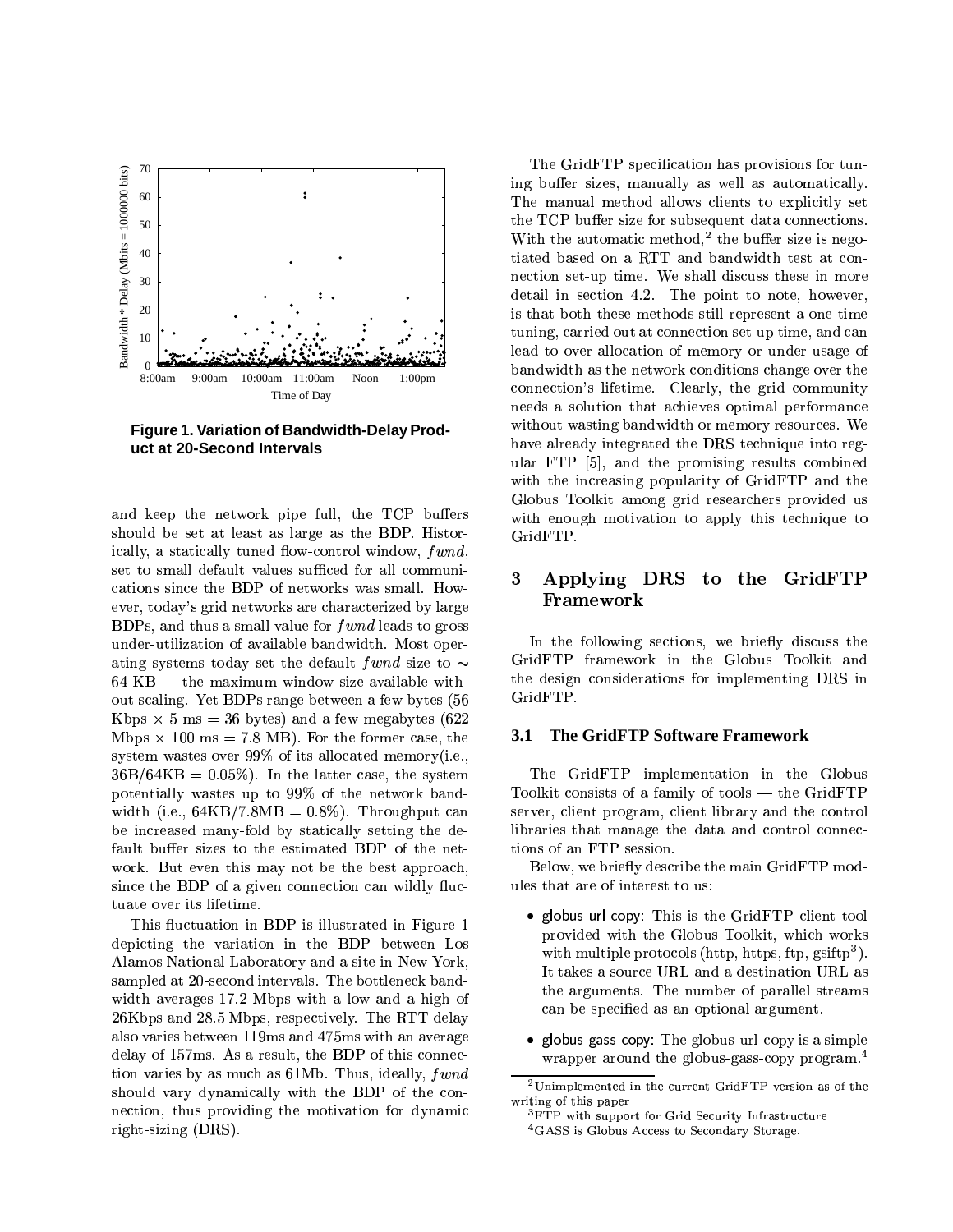¡o "|Vp%~f¬f kE¿Ud"}sn fp%d| a source to a destination, specified by URLs.  $\blacksquare$  and  $\blacksquare$  and  $\blacksquare$ gsiftp.

- $\mathbb{R}^n$  . The final position of  $\mathbb{R}^n$  is the final position of  $\mathbb{R}^n$ that supports standard FTP commands such as  $\rho$  factor in  $\rho$  in  $\rho$  factor is the set of  $\rho$ such as third-party-transfer.
- <sup>E</sup> 7<9 :+;= >@ G@NEI: C:<9 <sup>J</sup> ¡o A po«sH¥²tM%   $\blacksquare$  . The following the set of the set of the set of the set of the set of the set of the set of the set of the set of the set of the set of the set of the set of the set of the set of the set of the set of the set of the control and data channel management. The  $f$  . The state of the state of the state of the state of the state of the state of the state of the state of the state of the state of the state of the state of the state of the state of the state of the state of the sta ↑ A Vt + A vt + A vt + A vt + A vt + A vt + A vt + A vt + A vt + A vt + A vt + A vt + A vt + A vt + A vt + A vt a common set of functions for data transfer.
- $\mathcal{L}$  if the  $\mathcal{L}$  and  $\mathcal{L}$  is  $\mathcal{L}$  and  $\mathcal{L}$  is  $\mathcal{L}$  is the set of  $\mathcal{L}$  $\alpha$  , the contract of  $\alpha$  is the contract of  $\alpha$ data channel management functions are invoked from within the main server module.



**Figure 2. GridFTP Layout**

To add DRS functionality to the GridFTP framework, most of the significant changes were made to  $\mathbf{r}$  , and the  $\mathbf{r}$  , and  $\mathbf{r}$ general idea about the dependencies and interactions between the various modules described above. Note pomenta and the same of the same of the same of the same of the same of the same of the same of the same of the piece of software. A detailed discussion of all the reland the solution of the solution of the solution of the solution of the solution of the solution of the solution of the solution of the solution of the solution of the solution of the solution of the solution of the soluti the interested reader is referred to  $[6]$ .

### **3.2 Data Transfer in GridFTP**

 $\mathbb{R}^n$  : at the contract of the contract of the contract of the contract of the contract of the contract of the contract of the contract of the contract of the contract of the contract of the contract of the contract transfer:

- $\bullet\,$  Stream Mode or <code>Mode S</code> is defined in the original  $\,$ the contract of the contract of the contract of the contract of the contract of the contract of the contract of the contract of the contract of the contract of the contract of the contract of the contract of the contract o of bytes. There are no advanced features in this mode, except simple restart.
- $\bullet$  Extended Block Mode or Mode-E, which is an extension of the Block mode specified in [14]. Mode E supports advanced features such as 64-bit off- $\sim$  . The contract of the contract of the contract of the contract of the contract of the contract of the contract of the contract of the contract of the contract of the contract of the contract of the contract of the co ous, out-of-order transmission and also enables parallelism and striping.

DRS has been implemented in the extended block  $\sim$  . The contract of the contract of the contract of the contract of the contract of the contract of the contract of the contract of the contract of the contract of the contract of the contract of the contract of the co This approach allowed us the maximum room for ma- $\mathbf{r}$  , and  $\mathbf{r}$  and  $\mathbf{r}$  and  $\mathbf{r}$  and  $\mathbf{r}$  and  $\mathbf{r}$  $\mathbf{r}$  and  $\mathbf{r}$  and  $\mathbf{r}$  and  $\mathbf{r}$  and  $\mathbf{r}$  and  $\mathbf{r}$  and  $\mathbf{r}$  and  $\mathbf{r}$  $\alpha$  and  $\alpha$  in the state of  $\alpha$  is the state of  $\alpha$ able in stream mode), specifying the DRS option  $\blacksquare$  to the contract of the contract of the contract of the contract of the contract of the contract of the contract of the contract of the contract of the contract of the contract of the contract of the contract of the block mode. Figure 3 shows the structure of the extended-block header. Of particular interest to us  $\mathcal{L}$  , and  $\mathcal{L}$  is the positive of  $\mathcal{L}$  . The positive of  $\mathcal{L}$  is the positive of  $\mathcal{L}$  , and  $\mathcal{L}$  $\cdot$  . The particle is the contract of the contract of the contract of the contract of the contract of the contract of the contract of the contract of the contract of the contract of the contract of the contract of the co error-block, restart-marker etc. In section 4.2 we describe how we can exploit unused descriptor codes for implementing the DRS algorithm.



**Figure 3. Extended Block Header**

## 4 Implementing DRS in GridFTP

 $\blacksquare$  . The matrix is the state of the state of the state of the state of the state of the state of the state of the state of the state of the state of the state of the state of the state of the state of the state of the the Linux protocol stack [3]. In order to maximize the transfer rate. DRS in kernel space tries to set the flow- $\blacksquare$  -p $\blacksquare$  -positive point point point point point point point point point point point point point point point point point point point point point point point point point point point point point point point point poi the congestion-control window, thus ensuring that the connection is not artificially flow-control limited. It  $\mathcal{L}$  that is a constant of the constant of the constant of the constant of the constant of the constant of the constant of the constant of the constant of the constant of the constant of the constant of the constant o  $\mathcal{N}$  and  $\mathcal{N}$  are the set of  $\mathcal{N}$  . The set of  $\mathcal{N}$  is the set of  $\mathcal{N}$  is the set of  $\mathcal{N}$ to calculate the BDP.

The DRS technique has been successfully extended p ¥V}M"¦²- p%o ('s "-p¥ ±po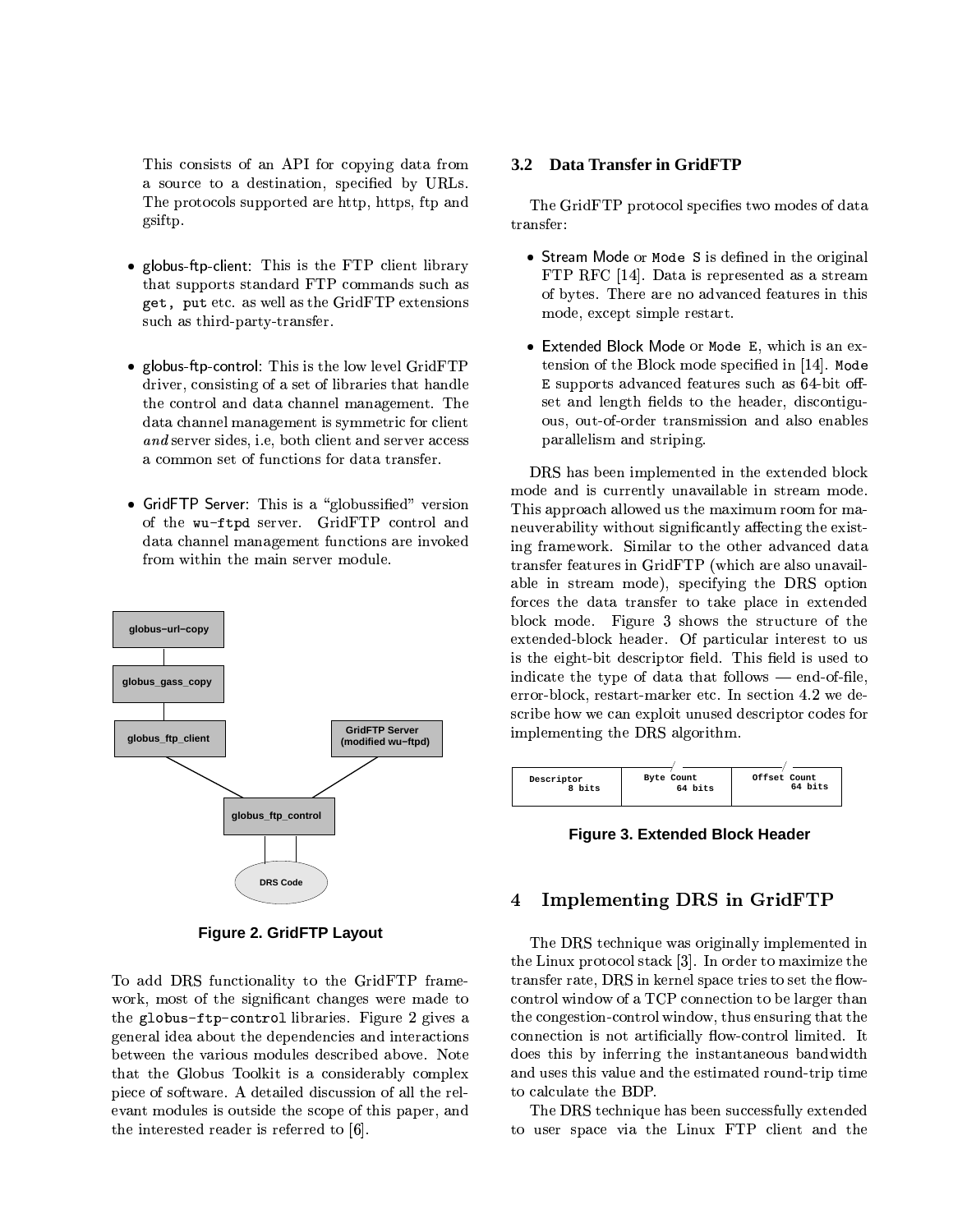wu-ftpd FTP server [5]. The main difficulty in extending DRS into a user-space implementation is that unlike the kernel, an application (e.g., an FTP client) does not have direct access to the state of the TCP stack. Thus, any DRS implementation in the application layer must rely on coarse-grained, user-space measurements rather than on fine-grained TCP connection state.

Bandwidth measurements are made by sampling the throughput at periodic intervals at the receiver end. To determine the round-trip delay, the FTP client sends a small packet periodically on the FTP control channel for the sender to echo back. The RTT is estimated by computing the difference between the sending and receiving times. The additional load on the network as the result of the RTT probe packets is generally small and depends on the sampling interval.

Note that in the above method, the RTT probes are sent on the control channel. Thus one of the implicit assumptions here is that the path delay on the control channel is the same as that of the data channel, i.e., essentially the control and data paths are assumed to follow the same route. This is not generally true in the case of third-party transfers, whereby the control commands may be sent on an entirely different path from the actual data-transfer path. Thirdparty transfers are an important feature of GridFTP; thus a different approach was needed to estimate RTT (described in section 4.2). Below we present the implementation details of DRS in GridFTP.

### 4.1 Determining Instantaneous Bandwidth

We know that the sender always has data to send throughout the lifetime of the FTP data connection. Thus, the sender will send as much data as possible. constrained by its idea of the congestion window or size of the receiver flow-control window (whichever is smaller). Further, data is received at the receiver end as quickly as current network conditions allow. Thus, the available bandwidth can be estimated by periodically computing the bytes received by the time taken to receive them.

The sampling interval needs to be chosen carefully. A sampling interval that is too short leads to increased overhead and reduces performance. Conversely, a long sampling interval leads to sluggish performance since DRS will not be able to set the buffer sizes quickly enough to adapt to changing network conditions.

Ideally, the sampling rate should be related to the round-trip time. However, for the current implementation we chose a fixed sampling time of 500ms,

which is several times greater than cross-country RTTs. This value represents a fair compromise between overhead and adequate responsiveness. Dynamically varying the sampling time according to varying network delays is one of the modifications we propose to add in the future.

### **4.2 Determining RTT**

The RTT of a data connection cannot usually be inferred from user space without injecting extra traffic into the network. This is because user-space code does not have access to the state variables in the TCP-stack, and hence cannot know when a packet was sent and its acknowledgement received. We shortly describe how we can circumvent this problem by using the advanced features of Mode E.

As mentioned earlier, in drsFTP, RTT was estimated by periodically sending small packets on the control channel, which the sender then echoes back. These packets served the dual purposed of carrying buffer-size information from receiver to sender<sup>5</sup> as well as being a vehicle for RTT estimation. This was based on the assumption that the control and data channels took the same path. As noted earlier, however, this technique will not work in GridFTP during third-party data transfers or for striped transfers (where multiple data connections are present).

The GridFTP specification has added two commands to the control channel protocol for setting TCP buffer sizes. Of particular interest to us is the SBUF command. This extension adds the capability for a client to explicitly set the TCP buffer size on the server for subsequent data connections.<sup>6</sup>

Syntax:

buffer-size ::= <number>

As mentioned in section 3.2, the DRS technique in GridFTP is implemented in the extended-block (Mode E) data transfer mode. Recall from section 3.2 that the Mode E header (ref. Figure 3) contains unused descriptor codes in the eight-bit descriptor field. For the purposes of estimation of RTT, we make use of the semantics of the SBUF command, but

<sup>&</sup>lt;sup>5</sup>Sender's window should adjust in step with receiver's window in order to take full advantage of dynamically changing buffer sizes

<sup>&</sup>lt;sup>6</sup>The second one is the ABUF command which enables clients to automatically set buffer-sizes based on a bandwidth and RTT test at connection set up time. However, this is an unimplemented feature in the current version of GridFTP.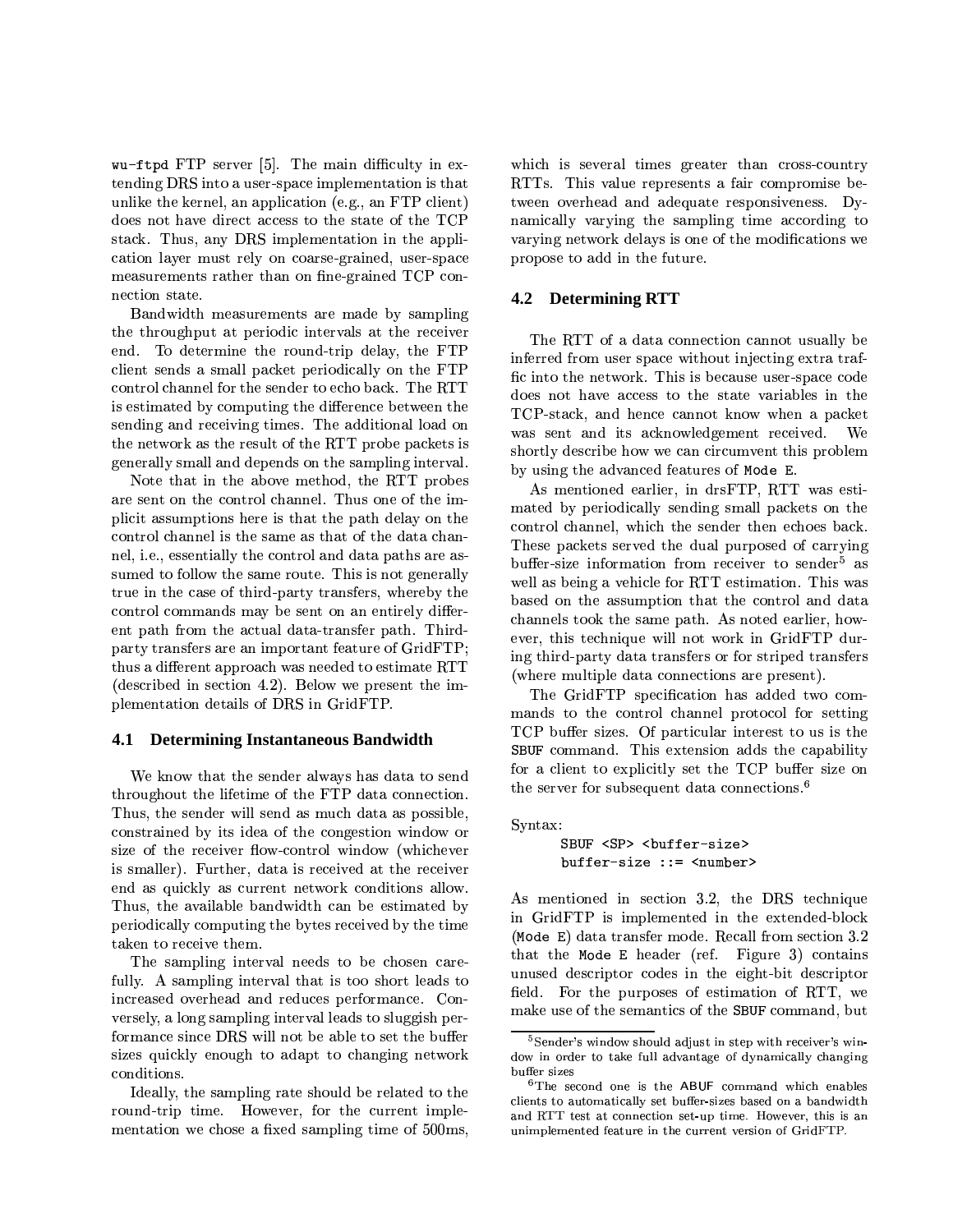| Descriptor = $02$<br>Byte Count | Offset Count<br>$=$ $\langle \text{butsize} \rangle$<br>(Unused) |
|---------------------------------|------------------------------------------------------------------|
|---------------------------------|------------------------------------------------------------------|

Figure 4. SBUF Message encapsulated in a Mode E Header.

encode it in a Mode E header and send it over the data channel. For this purpose, we define two new descriptor codes, making use of two unallocated bits in the descriptor field.

| Descriptor Code | Meaning               |
|-----------------|-----------------------|
| 02              | Encoded SBUF message  |
| 01              | Reply to SBUF message |

Note that the SBUF messages are sent as  $in-band$ data, i.e., they are sent and received on the same data connection as the actual file transfer. This approach allows us to estimate RTT over the data channel itself.

Upon expiration of an alarm, the receiver sends a Mode E header (without any payload) to the sender. The descriptor field in the header is set to 02 (encoded SBUF) while the <br/>>byte-count> field is set to the value of the receiver's current buffer-size (Figure 4).

When the sender receives this packet on the data channel, it interprets this as an SBUF command using the descriptor code and tries to set its send-buffers to the value contained in the <br/>byte-count> field. Also, an acknowledgement is sent by setting the descriptor code to 01 in the descriptor field of the next outgoing EB header.<sup>7</sup> When the client receives a header with the SBUF reply bit set, it calculates the RTT based on the reception time and the time the SBUF was originally sent. By using these SBUF messages as carriers for buffer-size information as well as a vehicle for RTT estimation, we eliminate the need for separate RTT probes.

Note that this method requires the data channel to be bidirectional during a data transfer, i.e., fullduplex communication must be supported over the data channel. This is a modification to the FTP specification as well as to the current GridFTP implementation. Bidirectional data transfers are not presently implemented in the Globus distribution of GridFTP. To enable DRS, we had to engineer bidirectionality into the library modules of GridFTP. Remember that the SBUF messages and its responses are sent over the



Figure 5. Data Transfer Dynamics During a **Third-Party Transfer.** 

existing TCP data connection and not over another connection going the opposite way. Thus this method will work even in the presence of firewalls (note that TCP itself is a bidirectional protocol over a single connection).

In drsFTP, the RTT estimates were made over the control channel. Thus for parallel transfers, we would need a control channel for each data connection (assuming they took the same route)  $-$  impeding the scalability of such an implementation. Moreover, third-party transfers could not be supported in this way. However, in GridFTP, by estimating all the required information i.e., bandwidth and RTT, over the data channel(s), we eliminate the need for any control channel information for DRS. Therefore, the DRS algorithm can be implemented between any two pair of communicating hosts involved in a data transfer. Thus, support for third-party transfers and parallel/striped transfers is implicit in this implementation.

Figure 5 illustrates a third-party transfer scenario. The SBUF messages are exchanged as in-band data on the data channel, parallel to the actual data transfer. In a two-party scenario, the controlling node itself would be at one of the ends of the data channel. We also note that the DRS state information associated with each data channel is only maintained at the end points of that particular data channel. In third-party and striped/parallel transfers, often a single node acts as the controlling entity that coordinates data transfers over multiple data channels. By implementing DRS solely over the data channel, we need not maintain any state information at the controlling node making this a scalable approach.

#### **Setting Receiver's Flow-Control Window** 4.3

Using the estimates for bandwidth and RTT as described above, the bandwidth-delay product of the connection is calculated at the receiving end. Userspace applications cannot directly set the flow-control

<sup>&</sup>lt;sup>7</sup>Note that this is similar to the way TCP piggy-backs acknowledgements.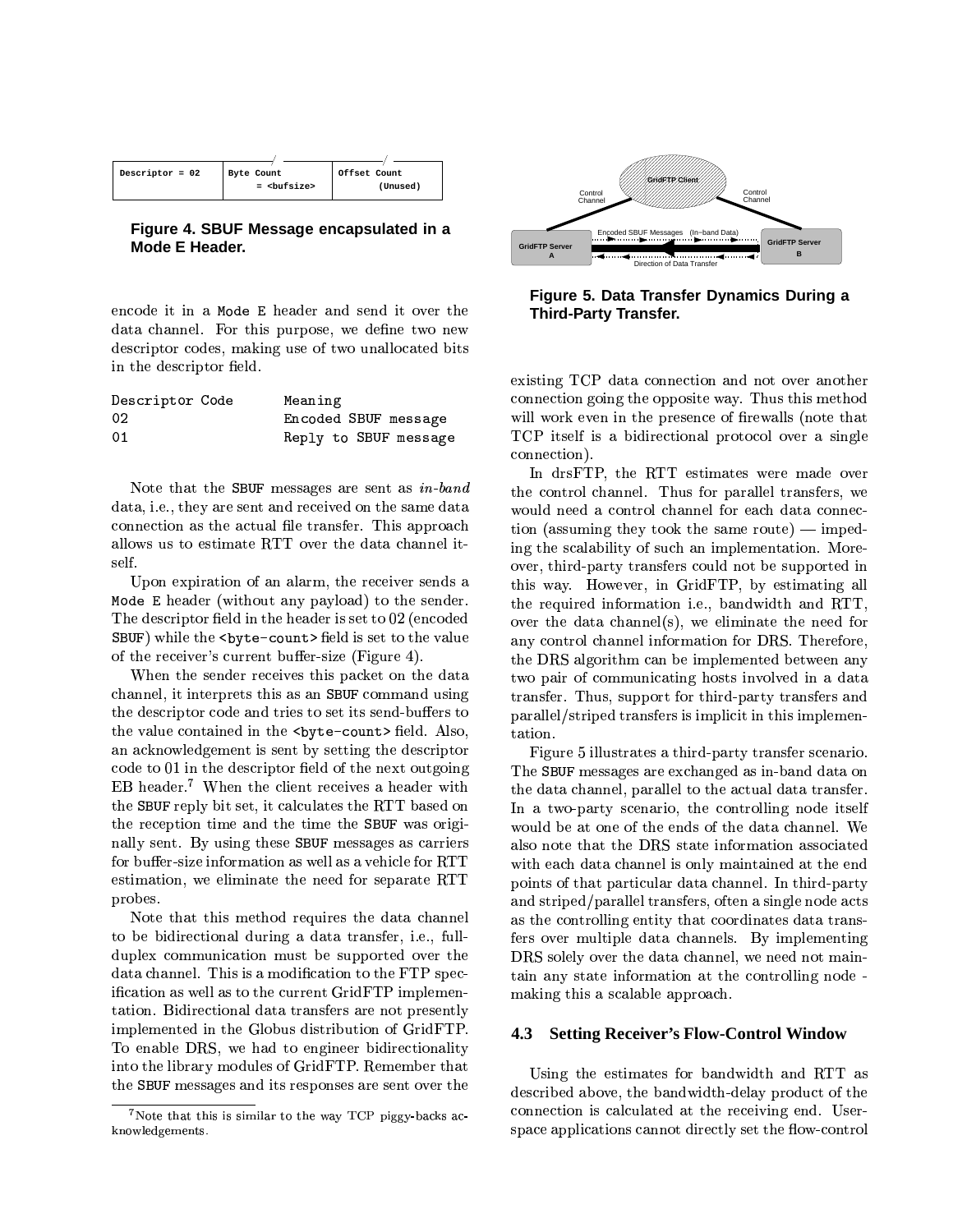window in the TCP stack. Instead, the window is set indirectly by setting the size of TCP receive buffer to at least twice the calculated value of the BDP. For this we employ the set sockopt system call that allows the user to manipulate TCP buffer sizes. The reason for doubling the receive buffer size is that in the worst case, the sender is in the slow-start phase and is doubling its window with every round-trip. It is difficult to estimate when the sender is out of slowstart, thus we increase the buffer size by a factor of two over the estimated BDP.

We note that the DRS technique is TCP-friendly in the sense that N flows, DRS-enabled or not, will each receive a long-term average of  $1/N$ -th of the bandwidth of a fully utilized network. Since the congestion-control mechanism of TCP governs fairness and because GridFTP with DRS has the same congestion-control mechanism, it responds to congestion the same way as regular TCP. On an uncongested network, however, GridFTP with DRS will attempt to utilize the excess capacity that can exist when all the other connections are artificially limited by their flow-control windows. As the network becomes congested again, GridFTP with DRS throttles back and performs no better (or worse) than a regular TCP connection.

#### $\bf{5}$ Experiments

We tested the performance of both two-party and three-party transfers using GridFTP with DRS against GridFTP with buffer sizes set statically to OS default values as well as to large values (greater than the BDP of the connection). The experiments were run through a WAN emulator that reproduces delay and loss based on a sample of such data between Los Alamos National Laboratory and a site in New York. Each version of GridFTP (drs, stock and static-optimal) is benchmarked across the WAN emulator.

### **5.1 Experimental Setup**

Figure 6 shows our experimental setup for twoparty transfers. It consists of three identical machines connected via 100-Mbps Ethernet. Each machine contains dual 500-MHz Pentium III processors with 1-GB RAM and a 100-Mbps on-board Intel Network Interface Card (NIC). One machine, containing another 100-Mbps NIC, acts as a WAN emulator. Each of its two NICs are connected to one of the other machines via hard-coded forwarding tables



Figure 6. Experimental Setup for Two-Party **Data Transfer** 

in the switch. The WAN emulator, implemented using TICKET [19] technology, forwards packets at line rate and has user-settable delay and drop probability. All traffic, both data and control, occurs through the WAN emulator. For testing parallel transfer, we start multiple data streams between the client and server machines. The number of parallel streams is specified as an option to the globus-url-copy program.

#### **Experimental Method** 5.2

For each version of GridFTP, we transfer a set of files ranging from 1 MB to 512 MB over the emulated WAN. For the GridFTP runs with OS-default buffers, we used buffers of 64 KB (the default under most modern operating systems). For both the OS-default and over-provisioned cases, we run GridFTP (without DRS) in regular stream mode (with one stream) as well as extended-block mode with one, two and four parallel streams. We then run GridFTP with DRS enabled for the same configuration, allowing the buffer sizes to vary in response to changing network conditions.

### 5.3 Results

We present a few results from our initial experiments for both two-party and three-party transfers. In the following results, the average round-trip time is 102.1 ms, and the DRS sampling interval is set to 500 ms. For the statically tuned, over-provisioned case, we use static buffer-sizes of 8 MB (which is greater than the bandwidth-delay product of 1.2 MB).

### **5.3.1 Two-Party Transfers**

Figure 7 shows the performance of GridFTP (without DRS) with default buffer sizes (64K) in stream modes as well as Mode E with one, two and four parallel streams. The average transfer rate with four parallel streams (20 Mbps) is about four times faster than that with one stream (5 Mbps). Figure 8 shows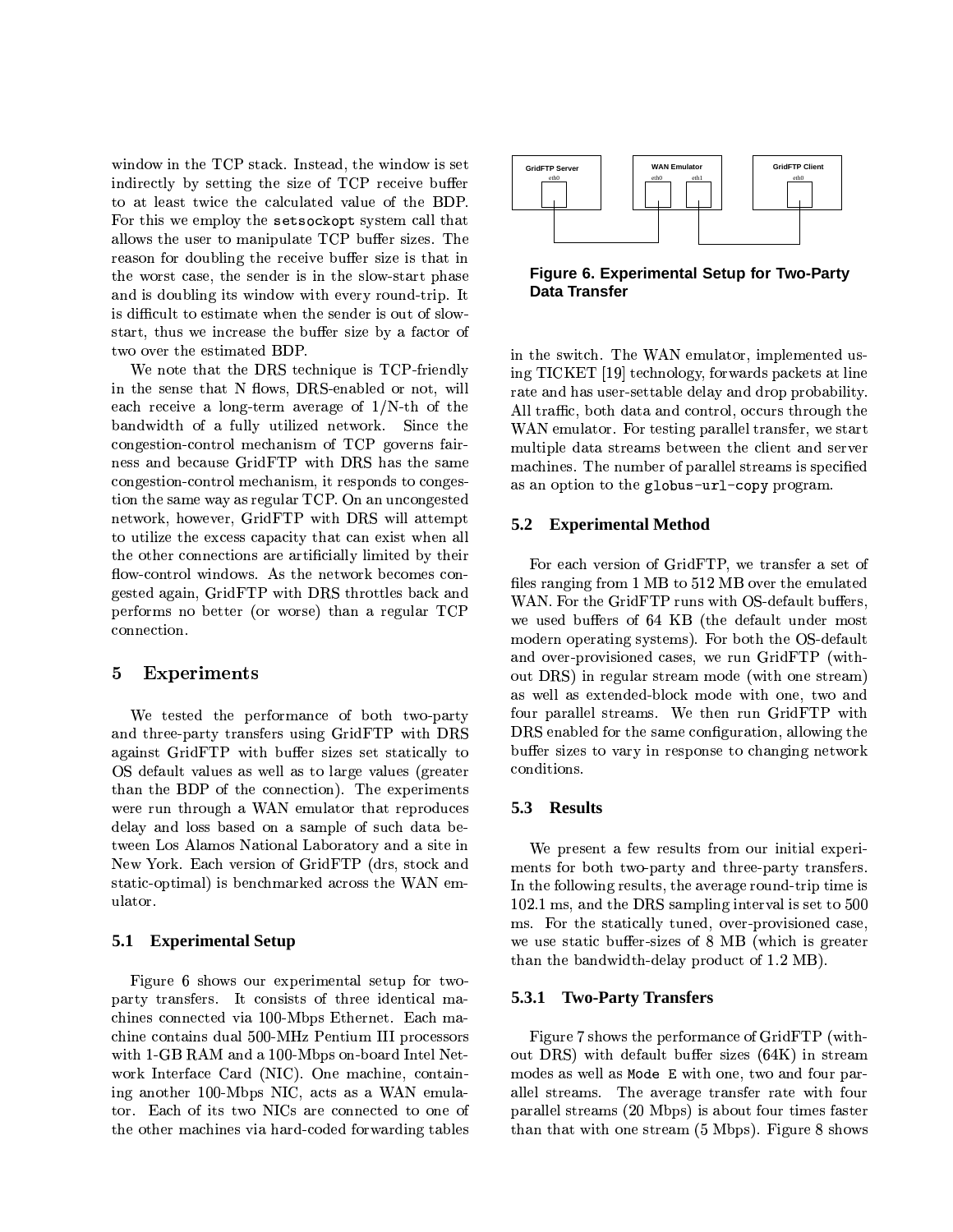

Figure 7. Performance of GridFTP with OSdefault buffer size (64KB)



Figure 8. Performance of GridFTP with Statically Tuned Buffer Size (8MB)

the results for the same file transfer sizes but with buffer size statically set to 8 MB. The maximum transfer rate goes up to 80 Mbps with four parallel streams, a four-fold improvement over the corresponding transfer rate with stock buffer sizes. Next we run the same set of tests but with DRS turned on. From Figure 9 we see that GridFTP with DRS performs as well as GridFTP with statically tuned over-provisioned buffers. Furthermore, the improvement over GridFTP with stock buffer sizes is fourfold. Buffer-sizes were observed to range from a paltry 700 KB to 3.5 MB. The reader may observe that buffer-sizes grow to values that are larger than the theoretical BDP of our setup (1.2 MB). There are two reasons for this – first, recall that we set the buffer



### Figure 9. Performance of GridFTP with DRS - Dynamically Varying Buffer Sizes



Figure 10. Buffer Usage Efficiency: Bandwidth Achieved per MB of Buffer

sizes to twice the observed BDP to allow for the slowstart phase, where the sender may be doubling its window every round-trip time. Second, the coarsegrained, user-space timer tends to over-estimate the RTT up to a factor of 1.5. This is because the estimates are actually the end-to-end delay between the two application layers (including protocol stack overhead), and not the actual network path delay. These two factors combined result in a small amount of overprovisioning of buffers.

Figure 10 illustrates the efficiency of buffer usage by measuring the bandwidth achieved per MB of buffer allocated. We see that for a file size of 16 MB, DRS is able to achieve a throughput of almost 19 Mbps/MB as opposed to 5 Mbps/MB for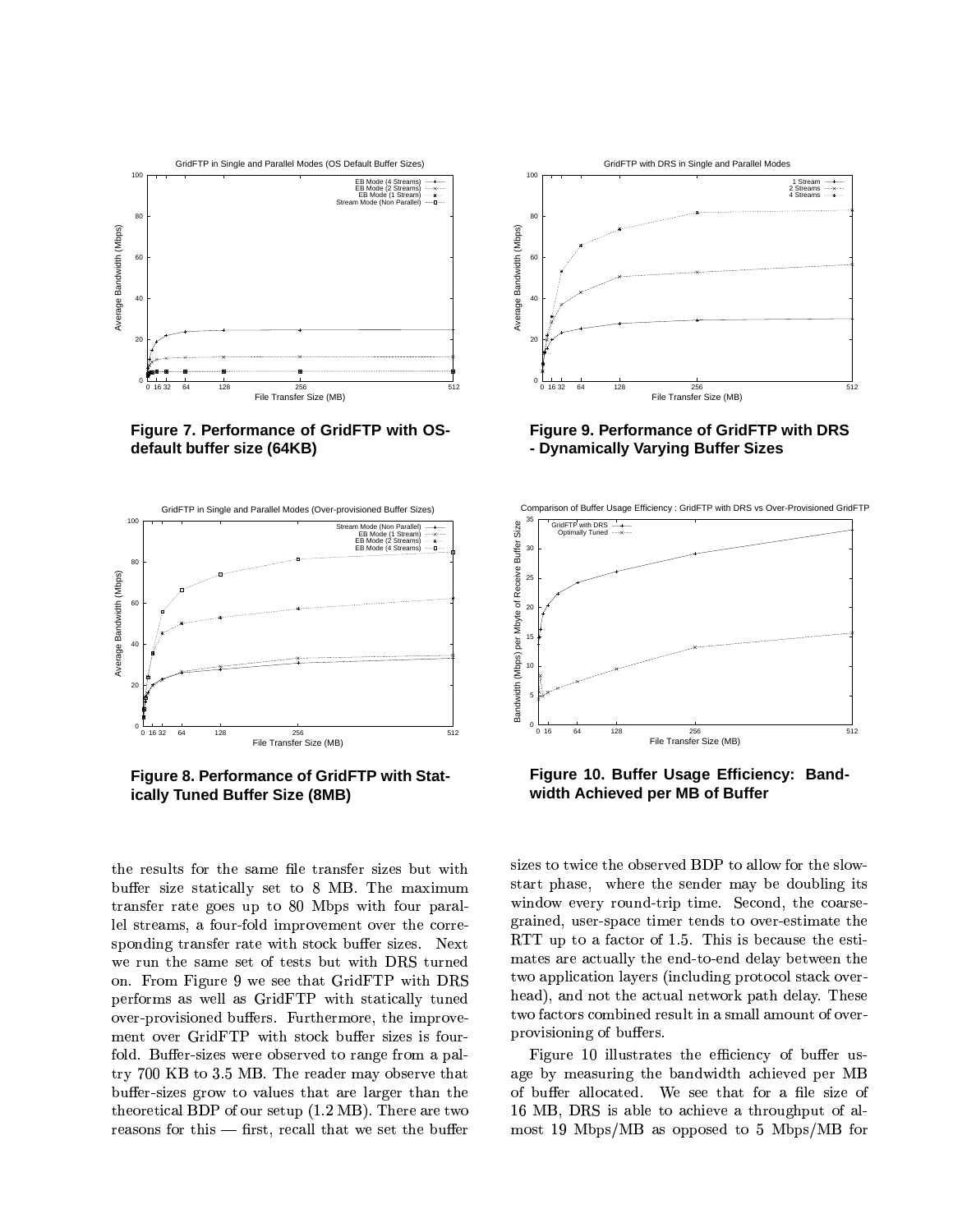the statically tuned, over-provisioned case. Thus the efficiency factor for DRS is greater by as much as a factor of four over the static configuration. As the transfer size (and thus transfer time) increases, efficiency picks up for over-provisioned GridFTP but it still remains well below that of DRS.

#### **Third-Party Transfers** 5.3.2

Figure 11 illustrates our experimental setup for third-party transfers. In this scenario, the data transfer takes place between two GridFTP servers, connected through the WAN emulator. The controlling node is the GridFTP client, which has low-latency, control-connections to either server. To initiate a third-party data transfer, the controlling node first establishes a control-channel connection with the receiving host (GridFTP server B in this case). The client then sends a PASV command on the control channel to the receiving host. This instructs the server to listen on a data port and to wait for a connection rather than initiate one upon receipt of a transfer command. The response to this command is of the form (host port) which contains the host and port address that this server will listen on. The client then sends a PORT command on the control channel to the sending host (GridFTP server A). This command is of the form

### PORT host-address, host-port

The host address and port values are those that were returned by the receiving host in response to the PASV command. The PORT command instructs the sending server to use these values for the data connection. Figures 12 to 14 show the corresponding performance results in the third-party transfer scenario. As we can see, the performance is very similar to the two-party results discussed in the previous section. This is to be expected since DRS dynamics are implemented entirely over the data connection. The presence of a third-party controlling node will not affect the performance to any significant degree. Thus, implementing the DRS technique via in-band data messages over the data connection allows us to extend the performance benefits of DRS to third-party transfers - an important feature of GridFTP.

#### 6 Conclusion

In this paper, we presented the results of integrating dynamic right-sizing into the GridFTP implemen-



Figure 11. Experimental Setup for Third-**Party Data Transfer** 



Figure 12. GridFTP Performance in Third-**Party Transfer with Over-Provisioned Buffer** size



Figure 13. GridFTP Performance in Third-**Party Transfer with DRS**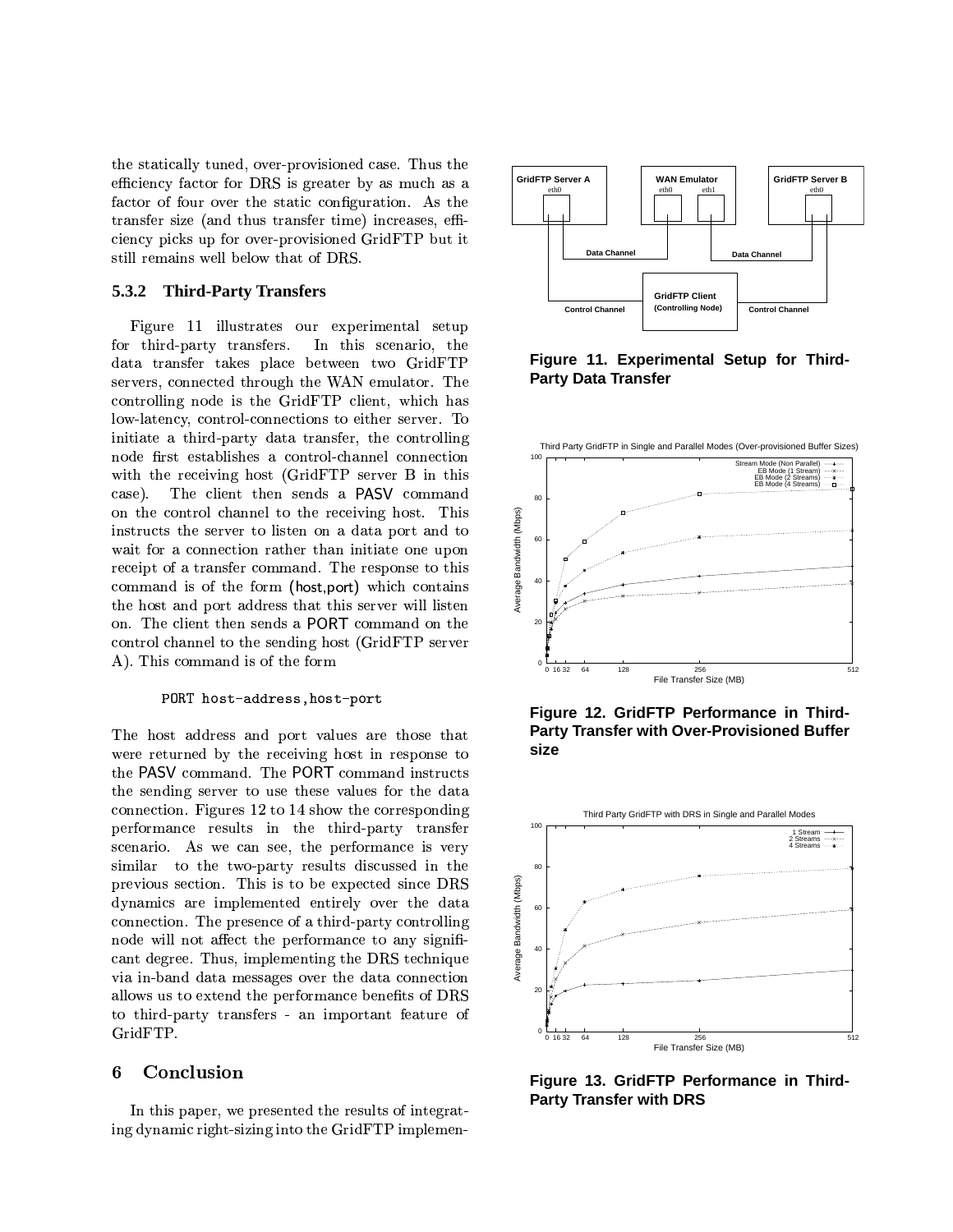

Figure 14. Buffer Usage Efficiency in Third-Party Transfer: Bandwidth Achieved per MB of Buffer

tation of the Globus Toolkit. We were motivated by the performance results obtained by integrating DRS into regular FTP. We showed how the implementation implicitly supports important GridFTP features like third-party, parallel and striped transfers in a scalable way. Future work will include performance results of DRS "in the wild" — GridFTP with DRS over a real-world WAN.

A requirement for our implementation was that the data connection needed to be bidirectional, in order to permit encoded SBUF messages to be sent for RTT estimation. However, one of the current limitations in the Globus Toolkit implementation of GridFTP is the lack of bidirectionality in the data channel, i.e., the data connection and data flow are required to be in the same direction.<sup>8</sup> To enable DRS, we engineered bidirectionality into the GridFTP implementation.

GridFTP uses parallel streams to achieve very high transfer rates. GridFTP with DRS and parallel streams is able to achieve the same throughput at a fraction of the memory cost - a highly beneficial aspect to the grid community. Furthermore, due to the static nature by which buffers are set for regular (non-DRS) GridFTP, i.e., once during connection setup, a connection can be unnecessarily throttled due to a bad BDP sample. GridFTP with DRS simply adapts automatically over the lifetime of the connection to simultaneously ensure high throughput and low memory usage. By integrating the efficiency of DRS into GridFTP, we believe we have combined the best of both approaches.

<sup>&</sup>lt;sup>8</sup>This is not a restriction of the standard FTP protocol.